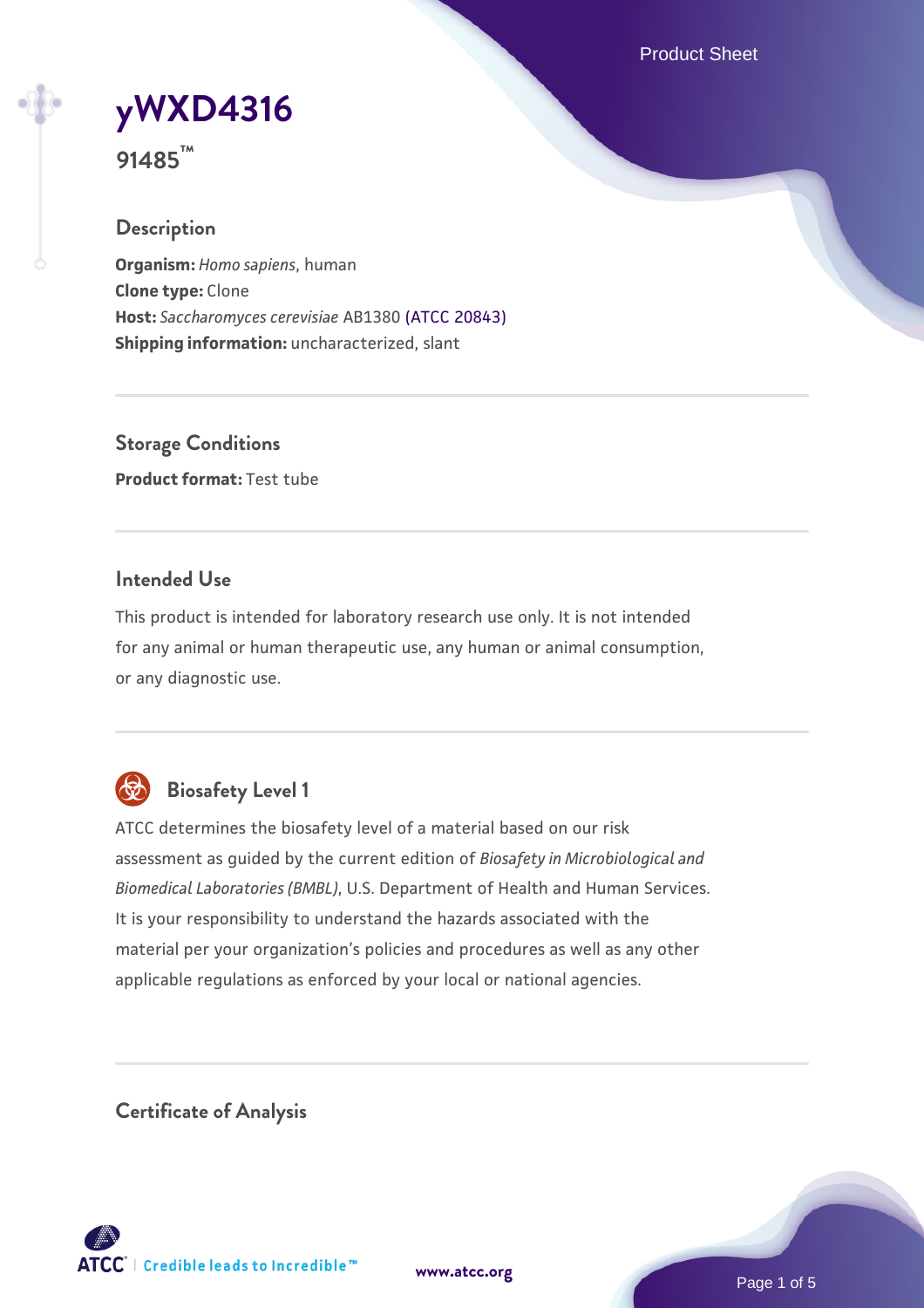### **[yWXD4316](https://www.atcc.org/products/91485)** Product Sheet **91485**

For batch-specific test results, refer to the applicable certificate of analysis that can be found at www.atcc.org.

### **Insert Information**

**Type of DNA:** genomic **Genome:** Homo sapiens **Chromosome:** X X pter-q27.3 **Gene name:** DNA Segment, single copy **Gene product:** DNA Segment, single copy [DXS3290] **Gene symbol:** DXS3290 **Contains complete coding sequence:** Unknown **Insert end:** EcoRI

### **Vector Information**

**Construct size (kb):** 195.0 **Intact vector size:** 11.454 **Vector name:** pYAC4 **Type of vector:** YAC **Host range:** *Saccharomyces cerevisiae*; *Escherichia coli* **Vector information:** other: telomere, 3548-4235 other: telomere, 6012-6699 Cross references: DNA Seq. Acc.: U01086 **Cloning sites:** EcoRI **Markers:** SUP4; HIS3; ampR; URA3; TRP1 **Replicon:** pMB1, 7186-7186; ARS1, 9632-10376

# **Growth Conditions**

**Medium:** 



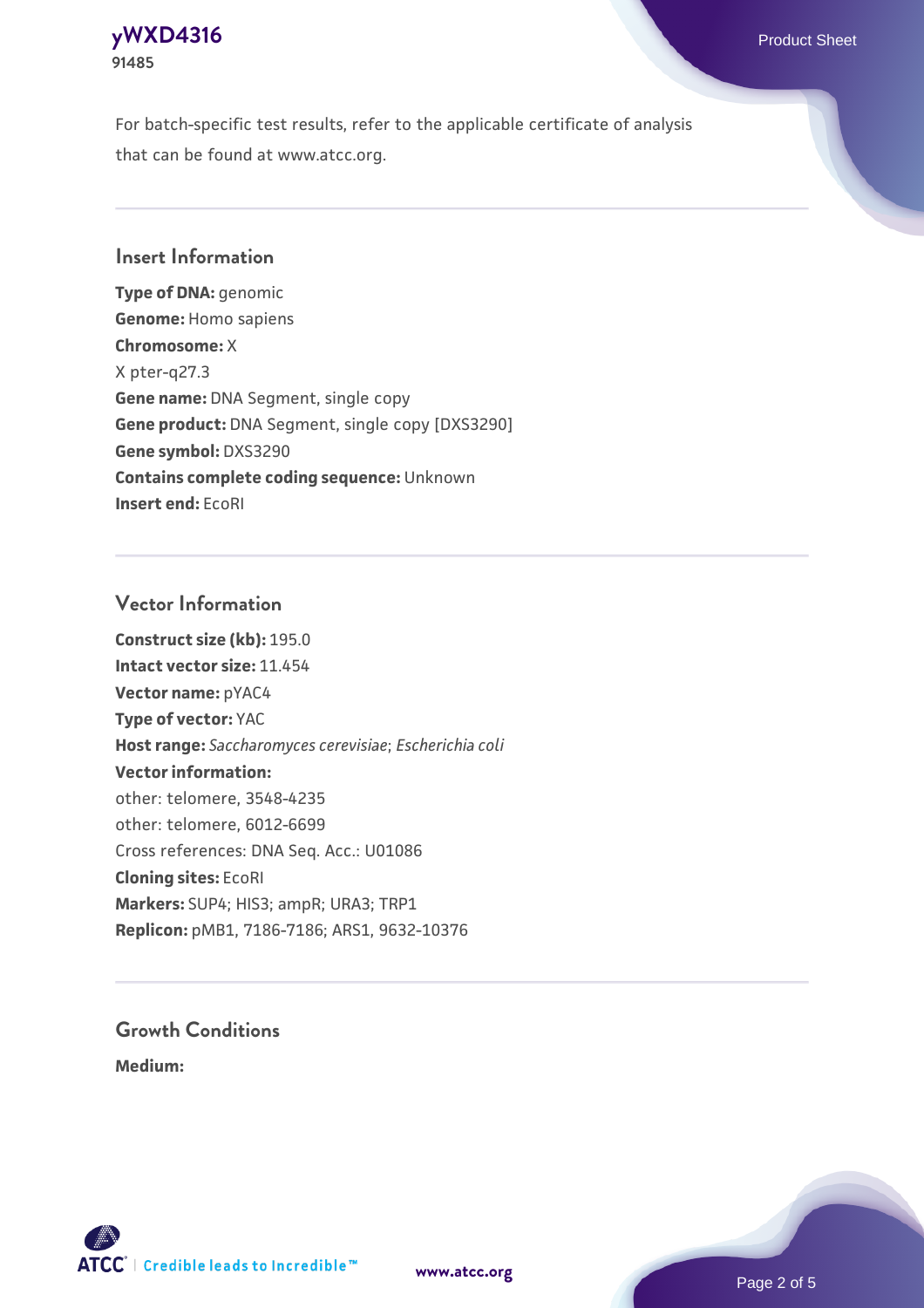#### **[yWXD4316](https://www.atcc.org/products/91485)** Product Sheet **91485**

[ATCC Medium 1245: YEPD](https://www.atcc.org/-/media/product-assets/documents/microbial-media-formulations/1/2/4/5/atcc-medium-1245.pdf?rev=705ca55d1b6f490a808a965d5c072196) **Temperature:** 30°C

#### **Notes**

More information may be available from ATCC (http://www.atcc.org or 703- 365-2620).

# **Material Citation**

If use of this material results in a scientific publication, please cite the material in the following manner: yWXD4316 (ATCC 91485)

# **References**

References and other information relating to this material are available at www.atcc.org.

# **Warranty**

The product is provided 'AS IS' and the viability of ATCC® products is warranted for 30 days from the date of shipment, provided that the customer has stored and handled the product according to the information included on the product information sheet, website, and Certificate of Analysis. For living cultures, ATCC lists the media formulation and reagents that have been found to be effective for the product. While other unspecified media and reagents may also produce satisfactory results, a change in the ATCC and/or depositor-recommended protocols may affect the recovery, growth, and/or function of the product. If an alternative medium formulation or reagent is used, the ATCC warranty for viability is no longer



**[www.atcc.org](http://www.atcc.org)**

Page 3 of 5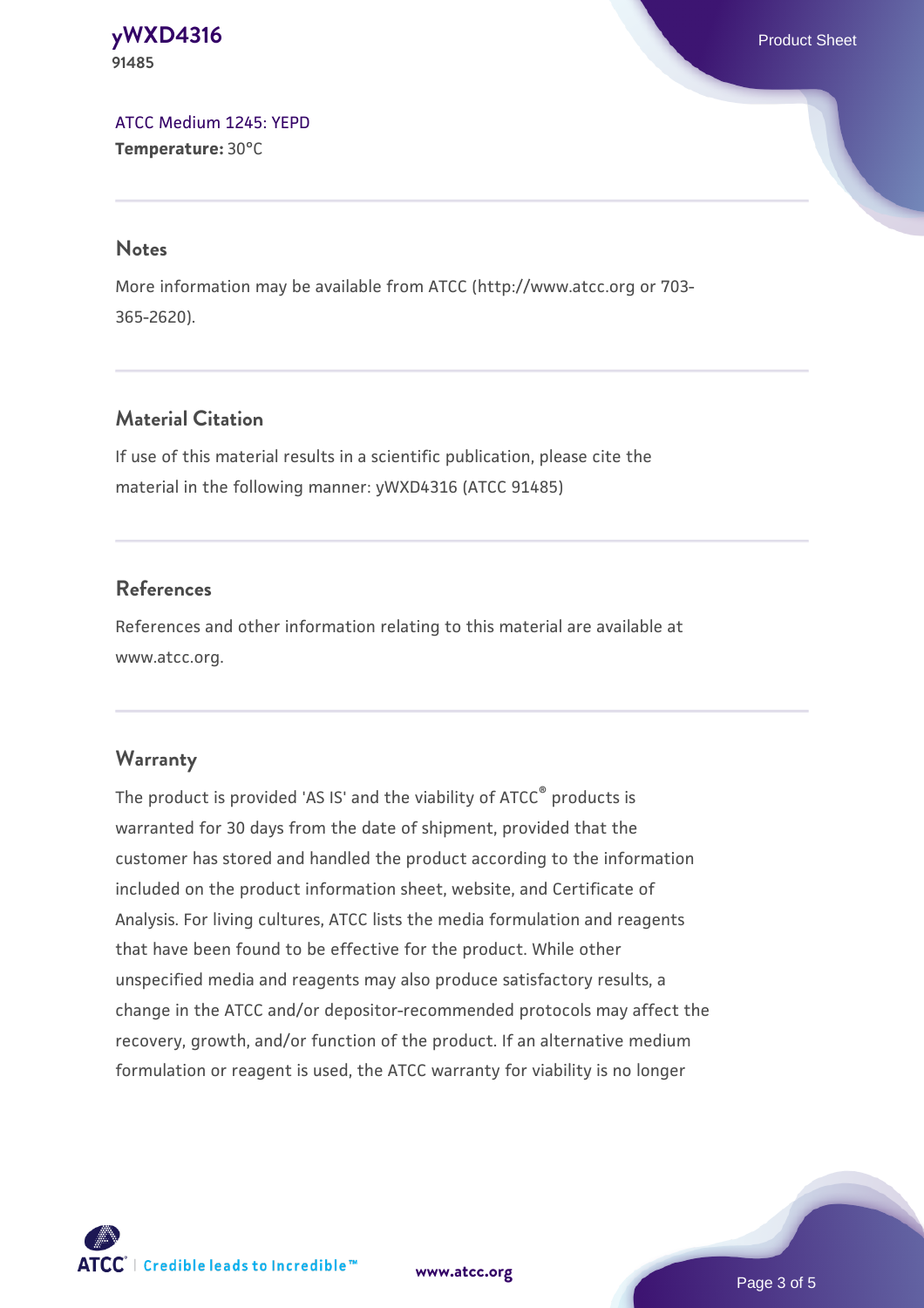**[yWXD4316](https://www.atcc.org/products/91485)** Product Sheet **91485**

valid. Except as expressly set forth herein, no other warranties of any kind are provided, express or implied, including, but not limited to, any implied warranties of merchantability, fitness for a particular purpose, manufacture according to cGMP standards, typicality, safety, accuracy, and/or noninfringement.

#### **Disclaimers**

This product is intended for laboratory research use only. It is not intended for any animal or human therapeutic use, any human or animal consumption, or any diagnostic use. Any proposed commercial use is prohibited without a license from ATCC.

While ATCC uses reasonable efforts to include accurate and up-to-date information on this product sheet, ATCC makes no warranties or representations as to its accuracy. Citations from scientific literature and patents are provided for informational purposes only. ATCC does not warrant that such information has been confirmed to be accurate or complete and the customer bears the sole responsibility of confirming the accuracy and completeness of any such information.

This product is sent on the condition that the customer is responsible for and assumes all risk and responsibility in connection with the receipt, handling, storage, disposal, and use of the ATCC product including without limitation taking all appropriate safety and handling precautions to minimize health or environmental risk. As a condition of receiving the material, the customer agrees that any activity undertaken with the ATCC product and any progeny or modifications will be conducted in compliance with all applicable laws, regulations, and guidelines. This product is provided 'AS IS' with no representations or warranties whatsoever except as expressly set forth herein and in no event shall ATCC, its parents, subsidiaries, directors, officers, agents, employees, assigns, successors, and affiliates be liable for indirect, special, incidental, or consequential damages of any kind in connection with or arising out of the customer's use of the product. While reasonable effort is made to ensure authenticity and reliability of materials on deposit, ATCC is not liable for damages arising from the misidentification or



**[www.atcc.org](http://www.atcc.org)**

Page 4 of 5